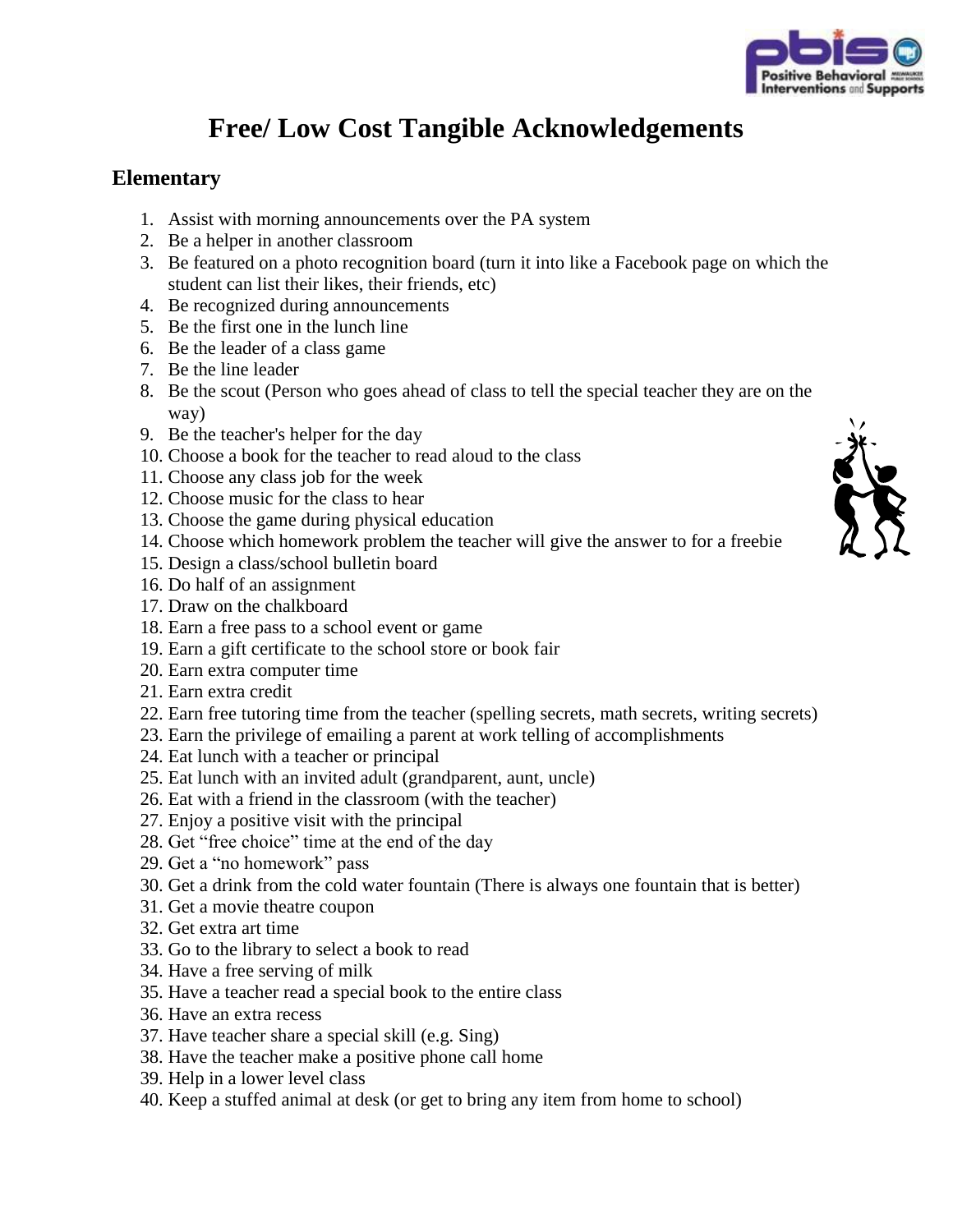- 41. Listen to music while working
- 42. Make deliveries to the office
- 43. Name put on scrolling marquee with a specific message "Emily Jones says smile and eat your veggies."
- 44. Operate the remote for a PowerPoint lesson
- 45. Pick a game at recess that everyone plays including the teacher
- 46. Read a book to the class
- 47. Receive a 5-minute chat break at the end of the class or at the end of the day
- 48. Receive a note of recognition from the teacher or principal
- 49. Receive verbal praise
- 50. Sit at the teacher's desk for the day or a set amount of time
- 51. Sit next to the teacher during story time
- 52. Sit with a friend at lunch, assembly, etc.
- 53. Take a free homework pass
- 54. Take home a class game for a night
- 55. Teach the class a favorite game
- 56. Use the teacher's chair
- 57. Walk with a teacher during lunch
- 58. Work as the Principal apprentice for 20 minutes
- 59. Attend the "Hang-out Hive" to socialize with peers
- 60. Classroom flags: classrooms with no office referrals, all homework completed, etc., get to hang their class flag outside of door

## **Secondary Level**

- 1. Choosing to do a PowerPoint for the class on a particular subject of interest
- 2. Choosing what assignment the class does for homework
- 3. Designing theme for school dance, ice cream social, game night
- 4. Dress as the school mascot during a game
- 5. Earning the chance to scoreboard assist at a game or sit at score table for game to watch
- 6. Eating lunch with a preferred adult
- 7. Free entrance to a dance
- 8. Free entrance to a football, basketball, etc. game
- 9. Getting to cut the principal's tie off (use loop to frame student's face on a bulletin board of fame)
- 10. Getting to duct tape the principal to the wall or pole
- 11. Let student make a bulletin board in the front hall highlighting an event of choice
- 12. Let student make a personal bulletin board like a Facebook page with their interests and friends, etc
- 13. Make/ read the morning announcements
- 14. Office aid for a period
- 15. Opportunity to eat lunch outdoors at a special table
- 16. Opportunity to eat lunch with a parent or grandparent at a special table
- 17. Opportunity to shadow the principal for an hour or the day
- 18. Principal grills hotdogs for students who have 0 tardies in the month & this student helps